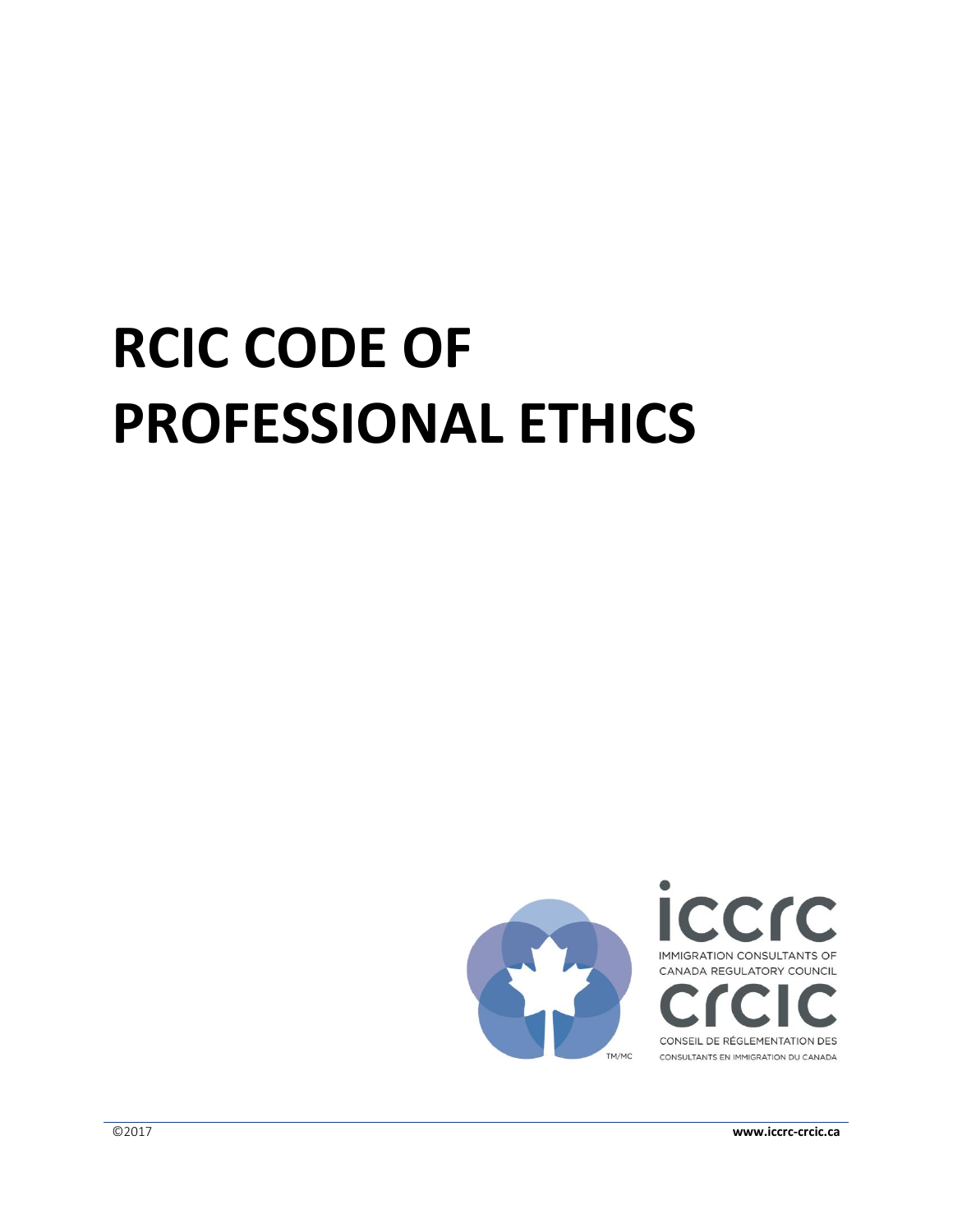**Version:** 2016-001 **Approved Board of Directors:** March 11, 2016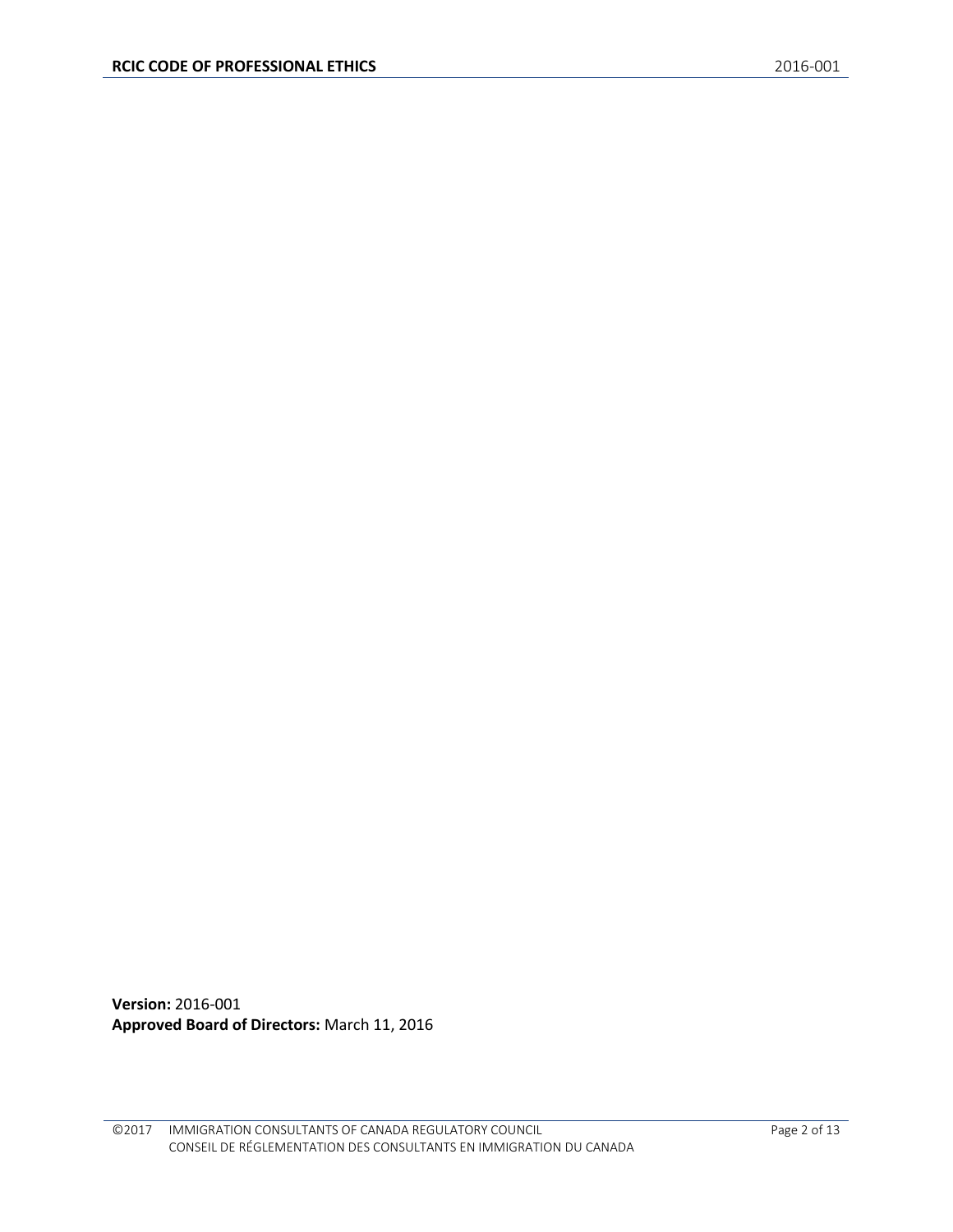# **Table of Contents**

| 1.1                  |  |
|----------------------|--|
| 1.2                  |  |
|                      |  |
|                      |  |
| 2.1                  |  |
| 2.2                  |  |
|                      |  |
| 3.1                  |  |
|                      |  |
| 4.1                  |  |
| 4.2                  |  |
| 4.3                  |  |
| ARTICLE <sub>5</sub> |  |
| 5.1                  |  |
| 5.2                  |  |
| 5.3                  |  |
| ARTICLE 6.           |  |
| 6.1                  |  |
| 6.2                  |  |
| 6.3                  |  |
|                      |  |
| 7.1                  |  |
| 7.2                  |  |
| <b>ARTICLE 8.</b>    |  |
| 8.1                  |  |
| 8.2                  |  |
| 8.3                  |  |
| 8.4                  |  |
| 8.5                  |  |
| 8.6                  |  |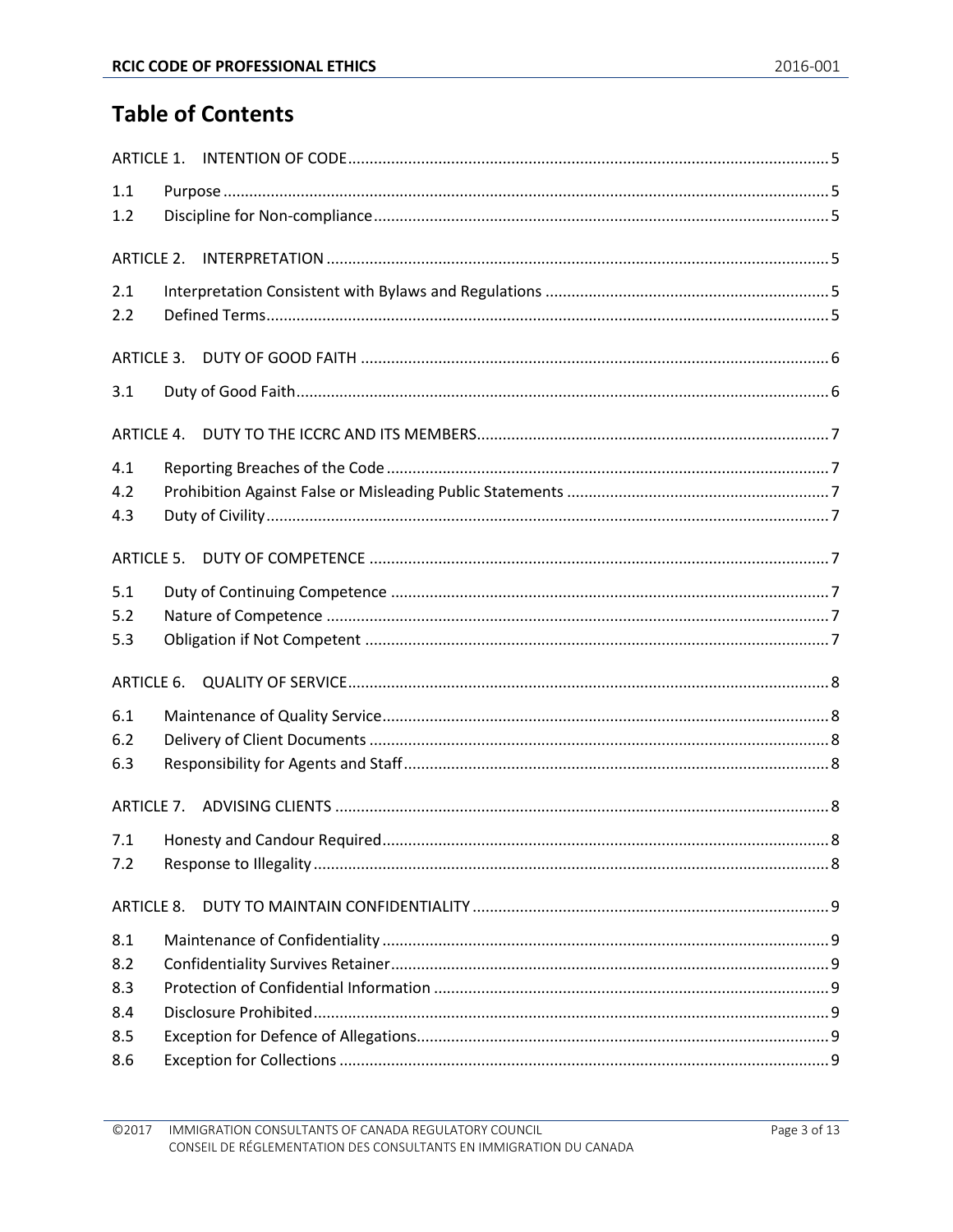| 9.1  |  |                                                                                          |  |  |  |
|------|--|------------------------------------------------------------------------------------------|--|--|--|
|      |  |                                                                                          |  |  |  |
| 10.1 |  |                                                                                          |  |  |  |
|      |  |                                                                                          |  |  |  |
| 11.1 |  |                                                                                          |  |  |  |
| 11.2 |  |                                                                                          |  |  |  |
| 11.3 |  |                                                                                          |  |  |  |
| 11.4 |  |                                                                                          |  |  |  |
| 11.5 |  |                                                                                          |  |  |  |
|      |  |                                                                                          |  |  |  |
| 12.1 |  |                                                                                          |  |  |  |
| 12.2 |  |                                                                                          |  |  |  |
| 12.3 |  |                                                                                          |  |  |  |
|      |  |                                                                                          |  |  |  |
| 13.1 |  |                                                                                          |  |  |  |
| 13.2 |  | Required Action upon Discovery of Something that May be Damaging to a Client 12          |  |  |  |
|      |  |                                                                                          |  |  |  |
| 14.1 |  |                                                                                          |  |  |  |
| 14.2 |  |                                                                                          |  |  |  |
| 14.3 |  |                                                                                          |  |  |  |
|      |  | ARTICLE 15. ADDITIONAL RESPONSIBILITY OF MEMBERS PRACTISING IN THE PROVINCE OF QUÉBEC 12 |  |  |  |
| 15.1 |  |                                                                                          |  |  |  |
| 15.2 |  |                                                                                          |  |  |  |
| 15.3 |  |                                                                                          |  |  |  |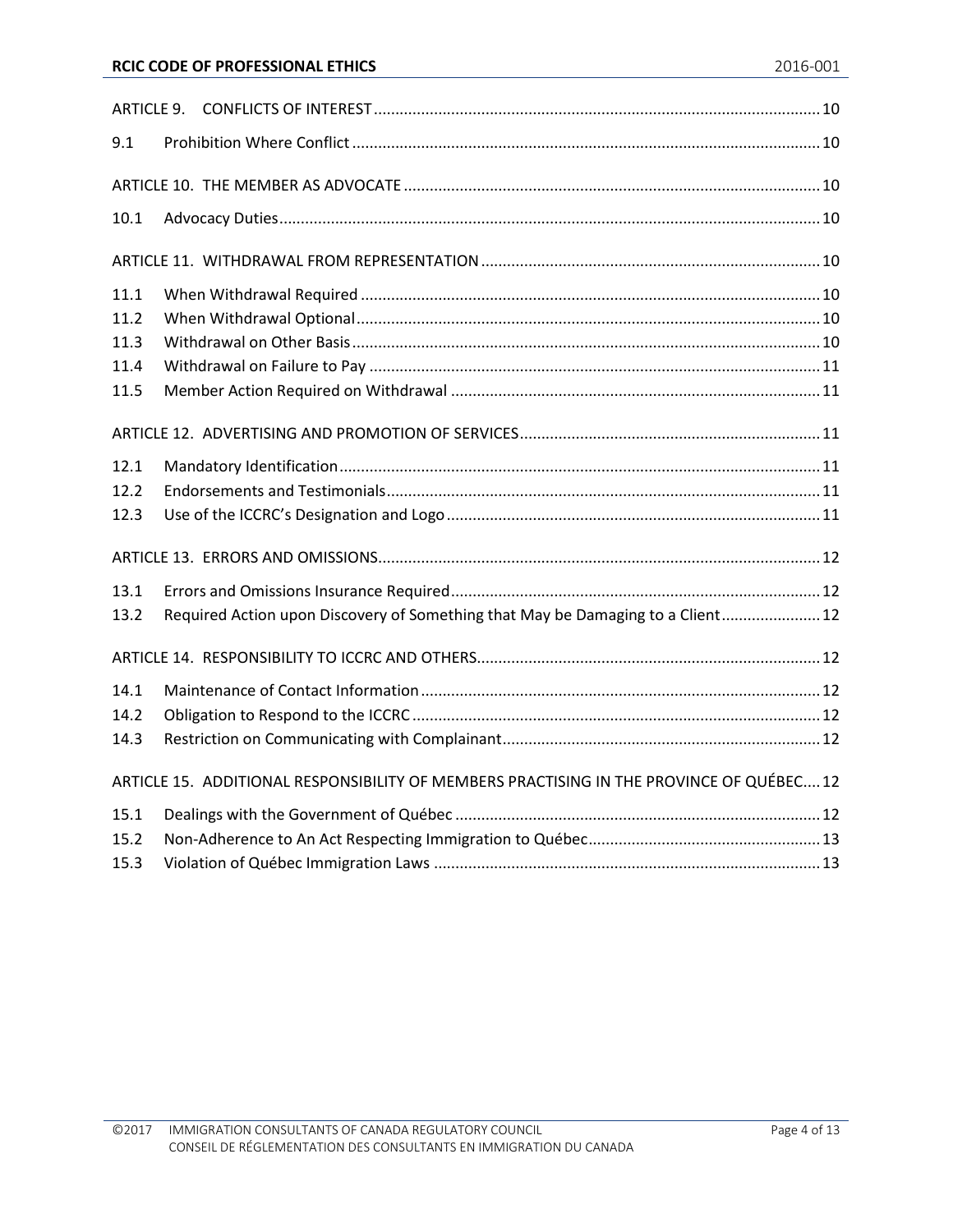#### <span id="page-4-0"></span>**ARTICLE 1. INTENTION OF CODE**

#### <span id="page-4-1"></span>1.1 Purpose

- 1.1.1 This Code sets standards of conduct for Members, the fair and efficient enforcement of which should protect the public from unethical or incompetent practice by Members.
- <span id="page-4-2"></span>1.2 Discipline for Non-compliance
- 1.2.1 This Code is binding on all Members. Members who fail to comply with this Code will be subject to disciplinary proceedings.

# <span id="page-4-3"></span>**ARTICLE 2. INTERPRETATION**

- <span id="page-4-4"></span>2.1 Interpretation Consistent with Bylaws and Regulations
- 2.1.1 The interpretation of this Code shall be consistent with the ICCRC's Bylaws and Regulations in force at the time of the conduct complained of, unless the context otherwise requires.
- <span id="page-4-5"></span>2.2 Defined Terms

In this Code:

- 2.2.1 Terms used in this Code have the same meaning as the same terms used in the ICCRC Bylaws and Regulations unless defined differently.
- 2.2.2 "Bylaws" mean the bylaws of ICCRC.
- 2.2.3 "Conduct Unbecoming a Member" means conduct
	- (A) in the Member's professional capacity that is
		- (i) not specifically prohibited in this Code;
		- (ii) substantially similar to conduct that is specifically prohibited in this Code, or;
		- (iii) taking advantage of a person's vulnerability due to age, inexperience, lack of education or ill health to the detriment of that person, with or without any benefit to the Member.
	- (B) in the Member's personal capacity that is relevant to the Member's professional capacity, including:
		- (i) dishonesty, breach of trust or fraud, even in the absence of any criminal or civil proceeding;
		- (ii) committing a criminal act or other statutory offence, whether or not convicted of it, that demonstrates the Member's lack of trustworthiness or mental or emotional stability.
- 2.2.4 "Designated Legal Regulatory Body" means a law society of a province or territory or the Chambre des notaires du Québec.

<sup>©2017</sup> IMMIGRATION CONSULTANTS OF CANADA REGULATORY COUNCIL CONSEIL DE RÉGLEMENTATION DES CONSULTANTS EN IMMIGRATION DU CANADA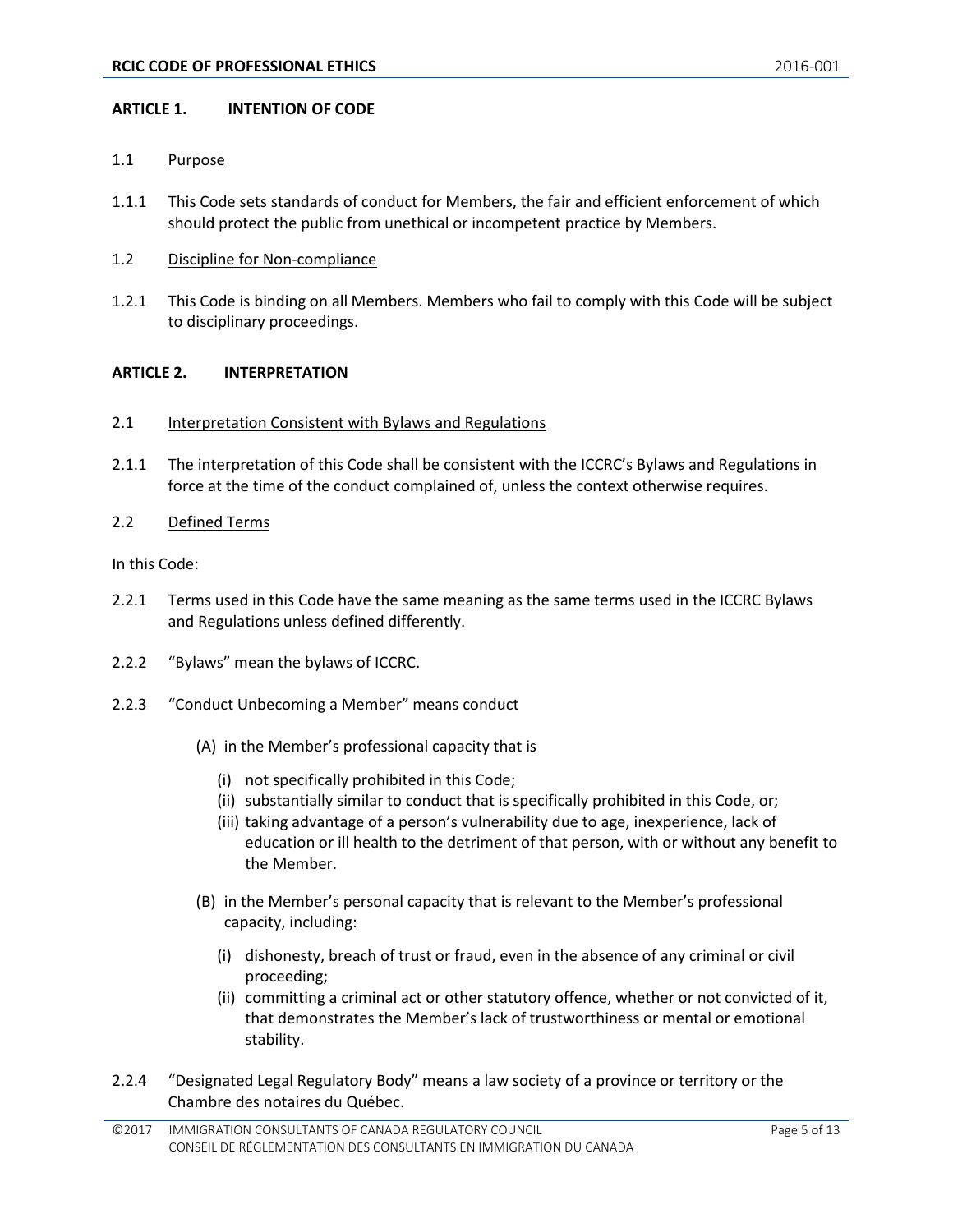- 2.2.5 "IRB" means the Immigration and Refugee Board and any of its staff, branches or divisions.
- 2.2.6 "Member Under Suspension" means a Member of ICCRC whose license to practice has been suspended, but not revoked.
- 2.2.7 "Officer" means any person or class of person designated as Officers by the Minister to carry out any purpose or any provision of the IRPA or the Citizenship Act.
- 2.2.8 "Practice" means professional work undertaken by a Member in connection with any application or proceeding, or potential application or proceeding, under the IRPA or the Citizenship Act.
- 2.2.9 "Professional Misconduct" means conduct in the Member's practice that is inconsistent with this Code, including:
	- (i) breaching or attempting to breach any requirement of the IRPA or the Citizenship Act;
	- (ii) recklessly or wilfully attempting to mislead any employee or agent of ICCRC investigating a complaint against the Member or any other person, or knowingly withholding any relevant information or document in such an investigation;
	- (iii) knowingly assisting or inducing an Employee or Agent of a Member to engage in conduct prohibited by clause 2.2.9 (i) or (ii);
	- (iv) misappropriating or otherwise dealing dishonestly with money or property in connection with a Member's practice;
	- (v) offering, promising, stating or implying that the Member will influence any government agency or official to make a positive decision in any immigration matter;
	- (vi) offering, promising, stating or implying that using or continuing to use the services of the Member will result in a favourable exercise of discretion by IRCC;
	- (vii) clauses 2.2.9 (vi) and (vii) do not prevent a Member from promoting or advertising an ability to advocate on behalf of his or her client, to try to influence a positive decision or exercise of discretion;
	- (viii) engaging in any non-educational, remunerative activity in furtherance of the Member's practice while having the status of Member Under Suspension. For greater certainty, the Member may take professional development courses during the suspension period.

# <span id="page-5-0"></span>**ARTICLE 3. DUTY OF GOOD FAITH**

#### <span id="page-5-1"></span>3.1 Duty of Good Faith

3.1.1 Every Member shall discharge, in good faith, all responsibilities to Clients, government agencies, the IRB, colleagues, and any others affected in the course of the Member's practice.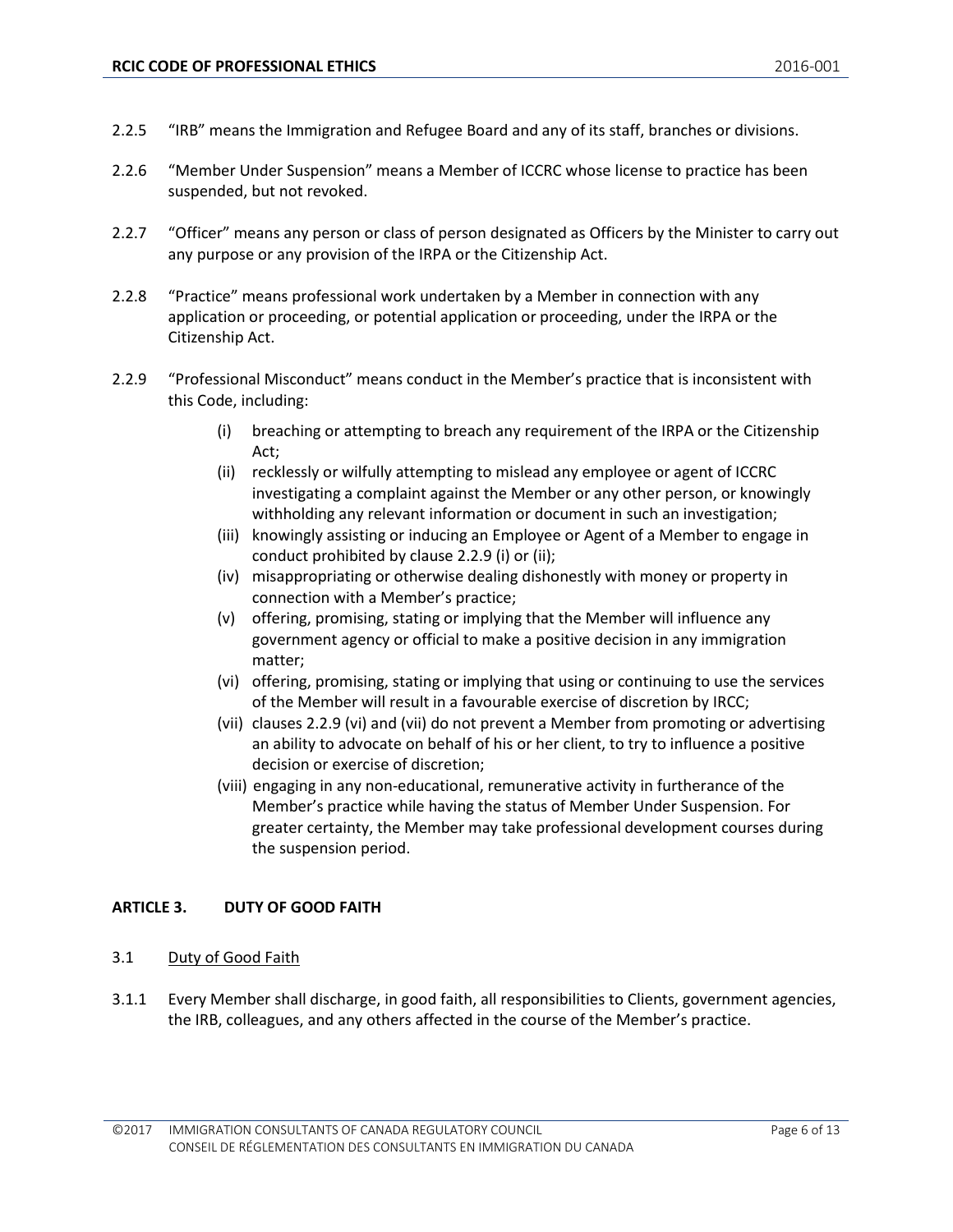#### <span id="page-6-0"></span>**ARTICLE 4. DUTY TO THE ICCRC AND ITS MEMBERS**

#### <span id="page-6-1"></span>4.1 Reporting Breaches of the Code

4.1.1 Subject to the duty of Client confidentiality, a Member shall promptly report to the ICCRC any conduct by any Member or Agent that is inconsistent with this Code. Wherever possible, the Member shall first request an explanation from this person to assist in determining whether there is any obligation to report the conduct.

#### <span id="page-6-2"></span>4.2 Prohibition Against False or Misleading Public Statements

- 4.2.1 A Member shall not make a public statement about another RCIC in his/her capacity as a Member, about the ICCRC itself, or about any employee or other person retained by the ICCRC, that is false or misleading in the general impression it gives. If the Member makes such a public statement and attempts to conceal the Member's identity that increases the seriousness of the offence.
- <span id="page-6-3"></span>4.3 Duty of Civility
- 4.3.1 A Member shall be courteous and civil in all professional dealings with the courts, the IRB, government Officers or officials, clients, Members, Agents and the ICCRC itself.

#### <span id="page-6-4"></span>**ARTICLE 5. DUTY OF COMPETENCE**

#### <span id="page-6-5"></span>5.1 Duty of Continuing Competence

5.1.1 A Member shall at all times continue to be competent to perform any services the Member undertakes for a Client in the Member's practice, and shall not undertake any task or service that the Member is not fully competent by knowledge and experience to handle. A Member shall perform all services on behalf a Client competently.

#### <span id="page-6-6"></span>5.2 Nature of Competence

#### 5.2.1 To be competent includes:

- (i) understanding, and being able to interpret and apply, the statutes, regulations, relevant judicial decisions and interpretations of the federal and provincial laws, policies and administrative practices applicable at the time to the matter undertaken on behalf of a Client;
- (ii) to present oral and written arguments on behalf of the client; and
- (iii) to be familiar with the regulatory requirements of the ICCRC.

#### <span id="page-6-7"></span>5.3 Obligation if Not Competent

5.3.1 A Member who lacks the knowledge and experience to complete a task or service in compliance with Articles 5.1 and 5.2 shall either decline to act or obtain the Client's consent to retain, consult or work with another person who is competent and licensed to perform that task or service.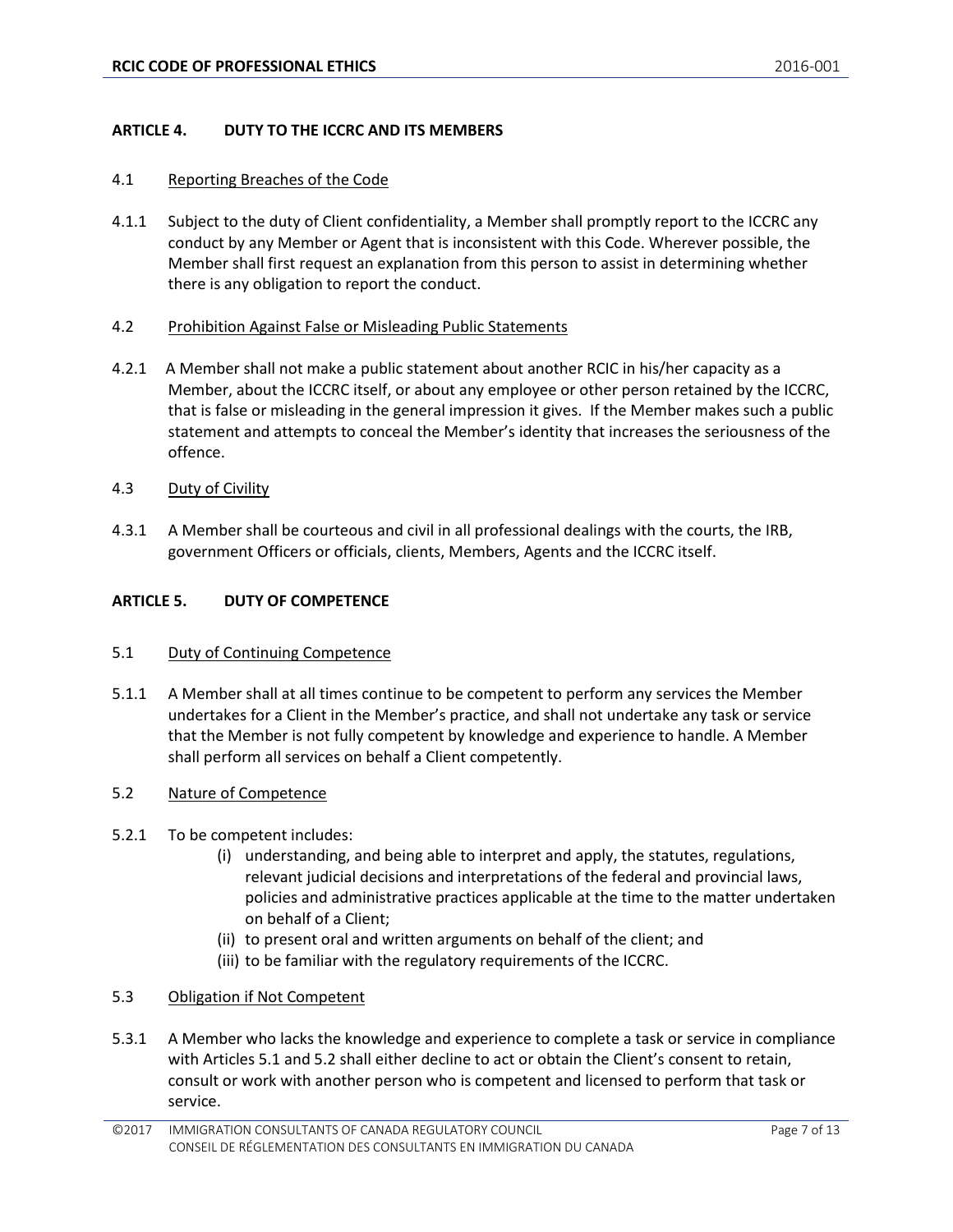# <span id="page-7-0"></span>**ARTICLE 6. QUALITY OF SERVICE**

#### <span id="page-7-1"></span>6.1 Maintenance of Quality Service

- 6.1.1 A Member must, at all times, use best efforts to:
	- (i) meet all applicable deadlines;
	- (ii) conduct Client affairs in an efficient, cost-effective manner;
	- (iii) communicate with the Client at all necessary stages of a matter in a timely and effective way;
	- (iv) engage an interpreter or other help when necessary for competent service; and
	- (v) pursue the appropriate professional development training to maintain and enhance knowledge and skills.

#### <span id="page-7-2"></span>6.2 Delivery of Client Documents

- 6.2.1 If a Member needs to deliver Client documents to IRCC or any other government or government agent, the Member shall make best efforts to ensure that:
	- (i) the documents to be delivered are completed properly and signed, if required;
	- (ii) the package of documents is complete; and
	- (iii) the documents are delivered to the right addressee, in the right place, and before any applicable deadline.

#### <span id="page-7-3"></span>6.3 Responsibility for Agents and Staff

6.3.1 A Member is responsible for the acts or omissions of the Member's Agents and Employees carried out in the course of their duties, and shall ensure that all Agents and Employees conduct themselves in accordance with this Code and all relevant Regulations of the ICCRC.

#### <span id="page-7-4"></span>**ARTICLE 7. ADVISING CLIENTS**

- <span id="page-7-5"></span>7.1 Honesty and Candour Required
- 7.1.1 A Member must be honest and candid when advising Clients.
- <span id="page-7-6"></span>7.2 Response to Illegality
- 7.2.1 When a Member is employed or retained and asked to do anything the Member knows or ought to know is dishonest, fraudulent or otherwise illegal, the Member shall:
	- (i) advise the person from whom the Member takes instructions that the proposed conduct would be dishonest, fraudulent or illegal, and should be stopped; and
	- (ii) if, despite the advice, the person still intends to pursue the proposed course of conduct, withdraw from acting in the matter, in accordance with Article 11.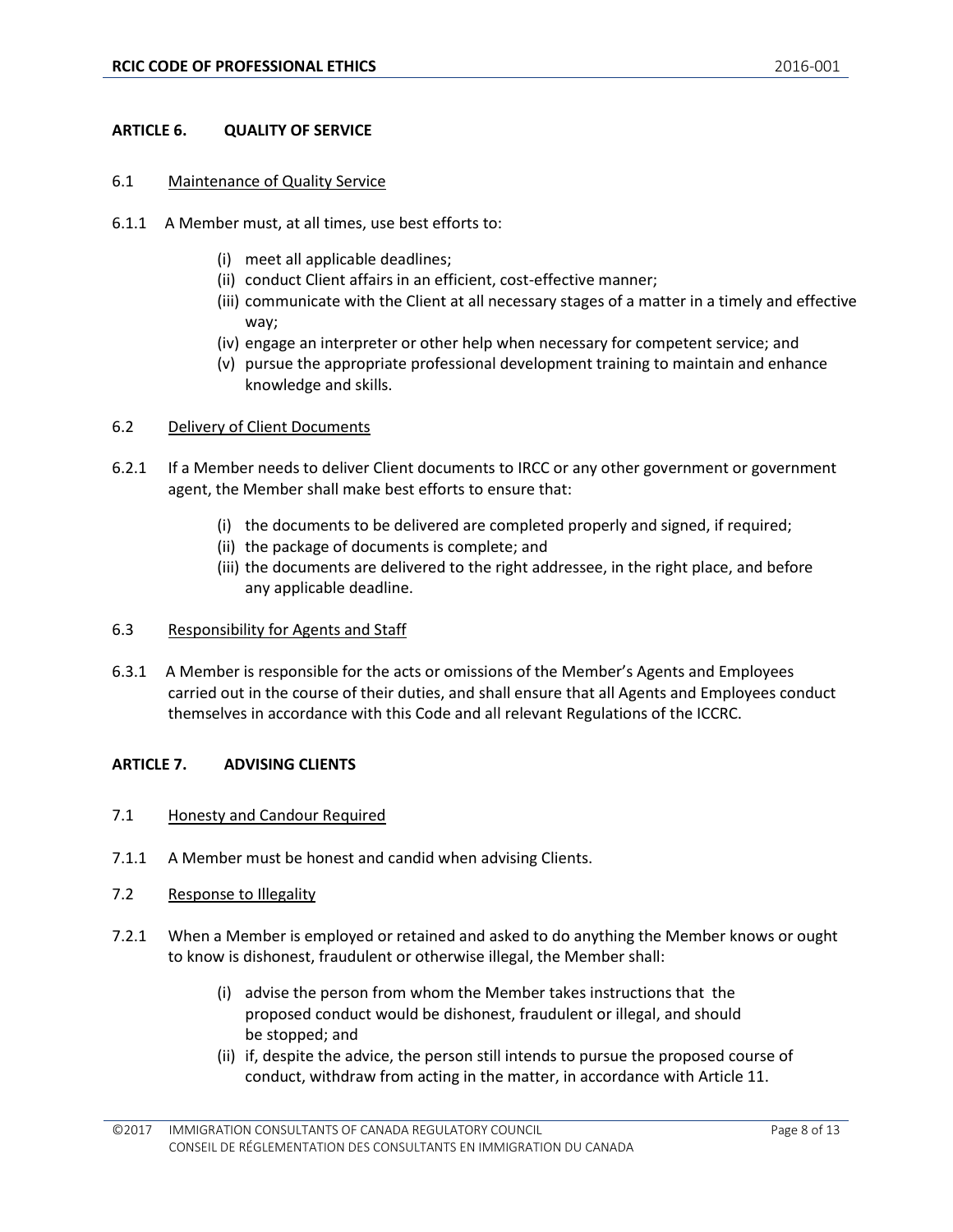#### <span id="page-8-0"></span>**ARTICLE 8. DUTY TO MAINTAIN CONFIDENTIALITY**

#### <span id="page-8-1"></span>8.1 Maintenance of Confidentiality

- 8.1.1 A Member shall hold in strict confidence, at all times, all information concerning the personal and business affairs of a Client, and shall not disclose such information unless:
	- (A) the disclosure is:
		- (i) expressly or impliedly authorized by the Client;
		- (ii) required by a Canadian court; or
		- (iii) required by a statute or regulation of Canada; or
	- (B) the Member has a bona fide belief that the disclosure is required by a provincial law.

# <span id="page-8-2"></span>8.2 Confidentiality Survives Retainer

8.2.1 A Member shall preserve the confidentiality of the Client's information indefinitely, even after the Member has finished acting for the Client.

# <span id="page-8-3"></span>8.3 Protection of Confidential Information

8.3.1 A Member shall take all reasonable steps to ensure the privacy and safekeeping of a Client's confidential information. The Member shall keep the Client's papers and other property out of sight, as well as out of reach, of those not entitled to see them.

#### <span id="page-8-4"></span>8.4 Disclosure Prohibited

8.4.1 A Member shall not disclose the fact of having been consulted or retained by a person unless the nature of the matter requires such disclosure or is authorized by the Client.

#### <span id="page-8-5"></span>8.5 Exception for Defence of Allegations

- 8.5.1 The Member may disclose confidential information, to the extent necessary, to defend allegations made against a Member in a court or administrative tribunal (including any disciplinary proceeding of the ICCRC), if it is alleged that the Member or the Member's Agents or Employees have:
	- (i) committed an offence involving a Client's affairs;
	- (ii) incurred civil liability in a matter involving a Client's affairs; or
	- (iii) engaged in conduct that is contrary to the Code.

# <span id="page-8-6"></span>8.6 Exception for Collections

8.6.1 A Member may disclose confidential information in a court of law to establish or collect professional fees or disbursements.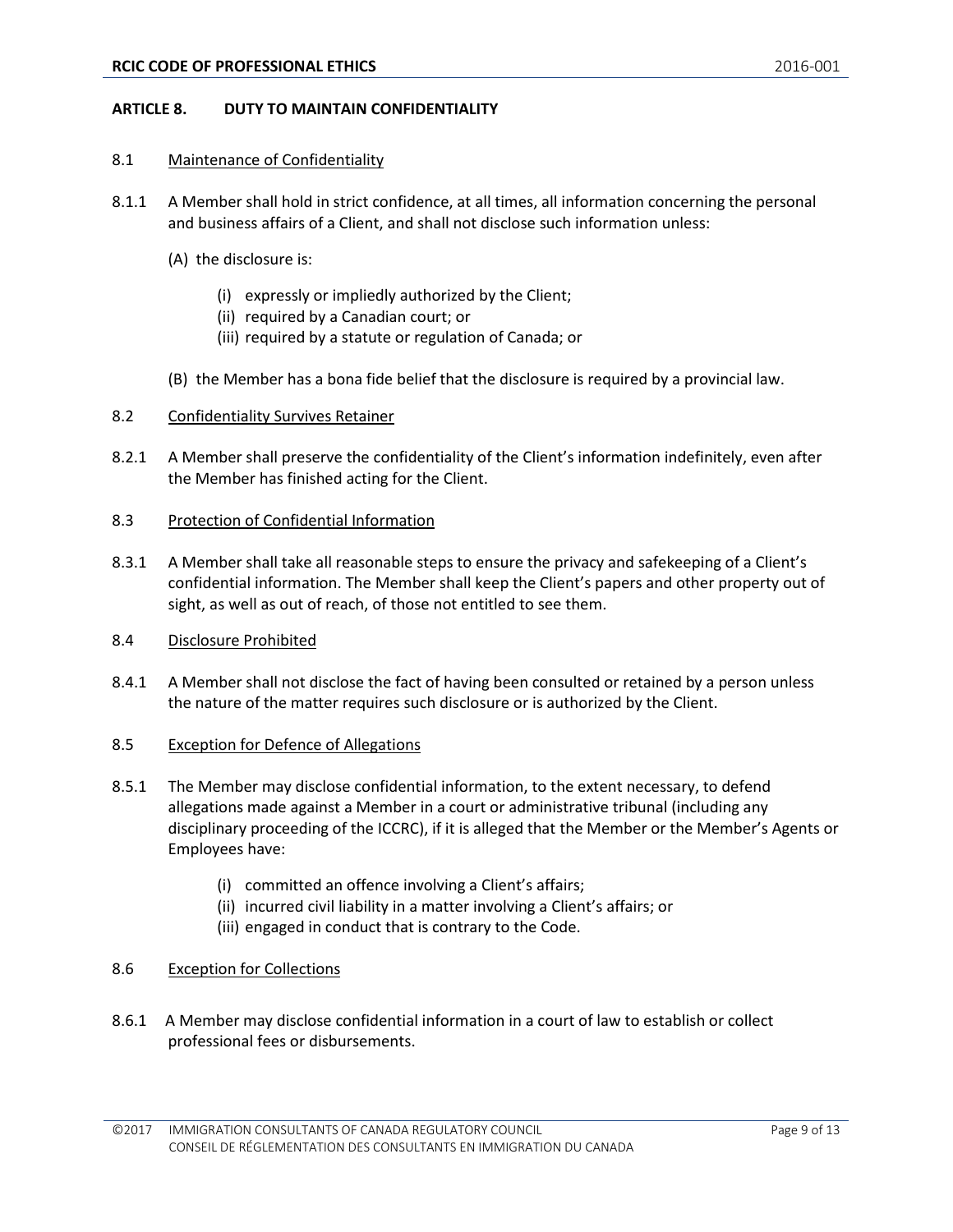#### <span id="page-9-0"></span>**ARTICLE 9. CONFLICTS OF INTEREST**

#### <span id="page-9-1"></span>9.1 Prohibition Where Conflict

9.1.1 A Member shall not advise or represent parties with potentially or actually conflicting interests in an immigration matter unless, after adequate disclosure to each party, all parties consent in writing.

#### <span id="page-9-2"></span>**ARTICLE 10. THE MEMBER AS ADVOCATE**

#### <span id="page-9-3"></span>10.1 Advocacy Duties

10.1.1 When acting as the Client's advocate before government officials or the IRB, the Member should present the Client's case firmly and persuasively and within the limits of the law, while treating the IRB members, the Minister, Officers and other parties with courtesy and respect.

#### <span id="page-9-4"></span>**ARTICLE 11. WITHDRAWAL FROM REPRESENTATION**

#### <span id="page-9-5"></span>11.1 When Withdrawal Required

- 11.1.1 A Member shall withdraw as the Client's representative, if:
	- (i) discharged by the Client;
	- (ii) instructed by the Client to do something illegal or in contravention of this Code;
	- (iii) the Member's continued involvement will place the Member in a conflict of interest; or
	- (iv) the Member is not competent to handle the matter.

#### <span id="page-9-6"></span>11.2 When Withdrawal Optional

- 11.2.1 A Member may, but is not required to, withdraw as the Client's representative if there has been a serious loss of confidence between the Member and Client, including if:
	- (i) the Client has deceived the Member;
	- (ii) the Client has failed to give adequate instructions to the Member; or
	- (iii) the Client has failed to accept and act upon the Member's advice on a significant point.

#### <span id="page-9-7"></span>11.3 Withdrawal on Other Basis

- 11.3.1 In situations not covered by Articles 11.1 and 11.2, a Member may withdraw as the Client's representative only if the withdrawal:
	- (i) will not prejudice the Client's interests; and
	- (ii) is not done for an improper purpose.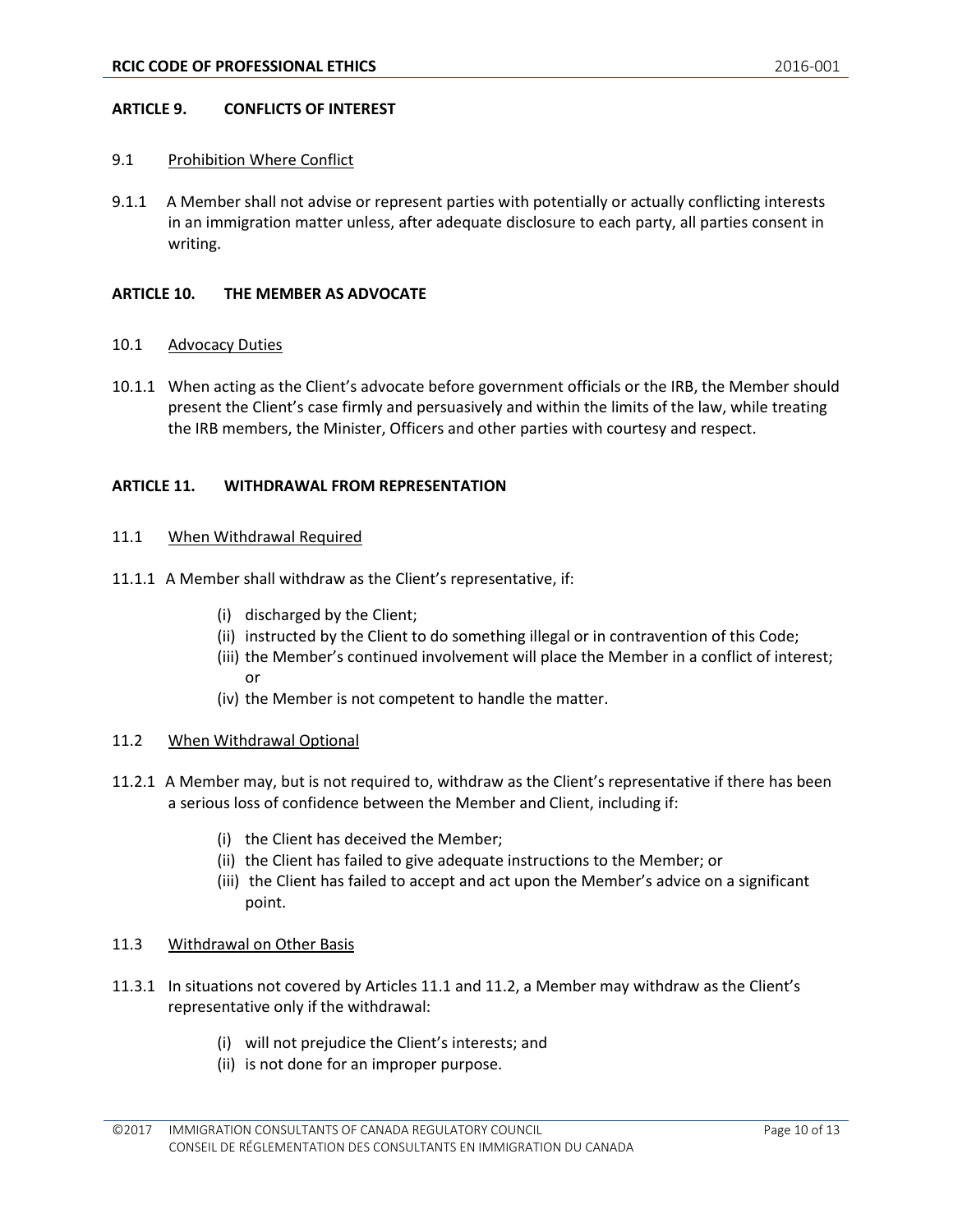#### <span id="page-10-0"></span>11.4 Withdrawal on Failure to Pay

- 11.4.1 Where, after reasonable notice, the Client fails to pay the Member's fees or disbursements as agreed, a Member may withdraw as the Client's representative unless serious prejudice to the Client would result.
- <span id="page-10-1"></span>11.5 Member Action Required on Withdrawal
- 11.5.1 Upon discharge or withdrawal, a Member shall:
	- (i) deliver to the Client all documents, files and property that belong to the Client;
	- (ii) give the Client all the information that may be required in connection with the matter;
	- (iii) account for all funds of the Client held or previously dealt with, and refund any funds not earned during the retainer;
	- (iv) promptly render an account for any outstanding fees and disbursements;
	- (v) co-operate with the successor so as to minimize expense and avoid prejudice to the Client; and
	- (vi) make best efforts to notify in writing, within 10 days, any government agency where the Member's name appears as representative for the Client.

#### <span id="page-10-2"></span>**ARTICLE 12. ADVERTISING AND PROMOTION OF SERVICES**

- <span id="page-10-3"></span>12.1 Mandatory Identification
- 12.1.1 In any advertising or other promotion on behalf of a Member, or of a Firm in which a Member has any interest, the Member shall ensure that the Member's name as registered with ICCRC is prominently displayed at or near the beginning of the advertising or promotion. This mandatory identification applies regardless of whether the medium used is print, radio, television or the internet, and for greater certainty, includes business cards, web sites and social media.

#### <span id="page-10-4"></span>12.2 Endorsements and Testimonials

- 12.2.1 A Member may use endorsements and testimonials in the Member's advertising and promotion provided that any such endorsement or testimonial:
	- (i) has actually been given by a Client or former Client;
	- (ii) is true and accurate; and
	- (iii) has been reviewed and approved in writing for public use by the Client or former Client.

#### <span id="page-10-5"></span>12.3 Use of the ICCRC's Designation and Logo

12.3.1 A Member shall use the ICCRC's designation and the ICCRC's logo only as may be permitted by an ICCRC policy or Regulation, and only in compliance with Clause 12.1.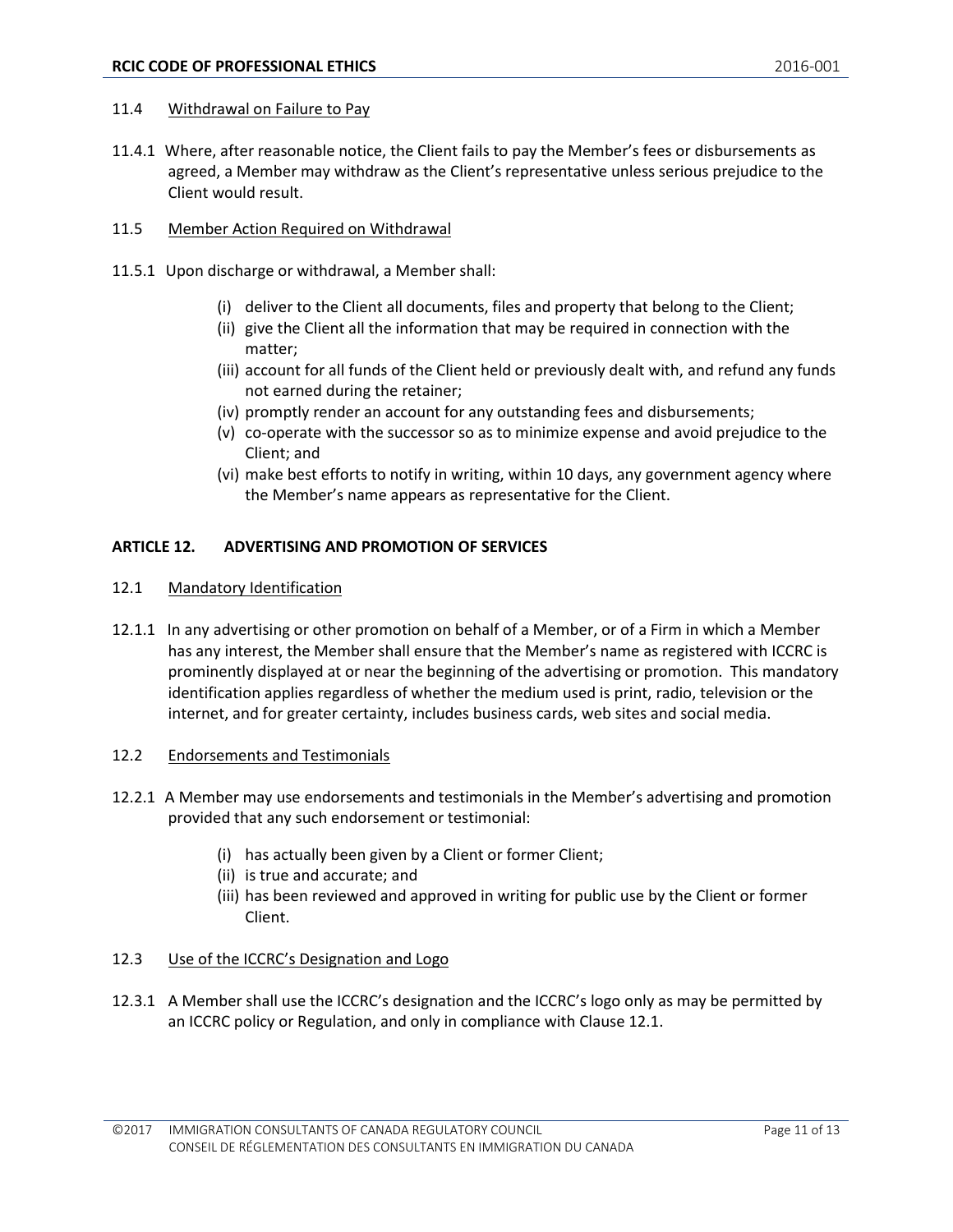#### <span id="page-11-0"></span>**ARTICLE 13. ERRORS AND OMISSIONS**

#### <span id="page-11-1"></span>13.1 Errors and Omissions Insurance Required

13.1.1 Every Member shall maintain errors and omissions insurance of no less than the minimum amount required by the ICCRC from time to time.

#### <span id="page-11-2"></span>13.2 Required Action upon Discovery of Something that May be Damaging to a Client

- 13.2.1 If a Member discovers that he or she has done something, or failed to do something, that is or may be damaging to a Client and that cannot be corrected readily, the Member shall:
	- (i) promptly and fully inform the Client of what was done or not done, without admitting or characterizing this as an error or omission;
	- (ii) promptly recommend that the Client obtain a lawyer's advice concerning any rights the Client may have arising from the Member's action or inaction;
	- (iii) promptly and fully inform his or her errors and omissions insurance provider;
	- (iv) promptly and fully inform the ICCRC that the errors and omissions insurance provider has been informed; and
	- (v) decide, in accordance with Article 11, whether the Member should continue to represent for the Client.

# <span id="page-11-3"></span>**ARTICLE 14. RESPONSIBILITY TO ICCRC AND OTHERS**

- <span id="page-11-4"></span>14.1 Maintenance of Contact Information
- 14.1.1 A Member shall immediately notify the ICCRC and Clients of any changes in contact information, including business address, telephone, fax (if available) and email address.
- <span id="page-11-5"></span>14.2 Obligation to Respond to the ICCRC
- 14.2.1 A Member shall reply promptly to any communication from the ICCRC.
- <span id="page-11-6"></span>14.3 Restriction on Communicating with Complainant
- 14.3.1 A Member shall not communicate directly or indirectly with a person who has made a complaint to the ICCRC about that Member, or with the superior of such a person, without the prior written consent of the ICCRC, and then only in compliance with the terms of such consent.

#### <span id="page-11-7"></span>**ARTICLE 15. ADDITIONAL RESPONSIBILITY OF MEMBERS PRACTISING IN THE PROVINCE OF QUÉBEC**

- <span id="page-11-8"></span>15.1 Dealings with the Government of Québec
- 15.1.1 A Member practicing in the Province of Québec having any dealings with the Government of Québec on immigration-related matters shall adhere to *An Act Respecting Immigration to Québec*, including French language requirements and knowledge of relevant Québec laws.